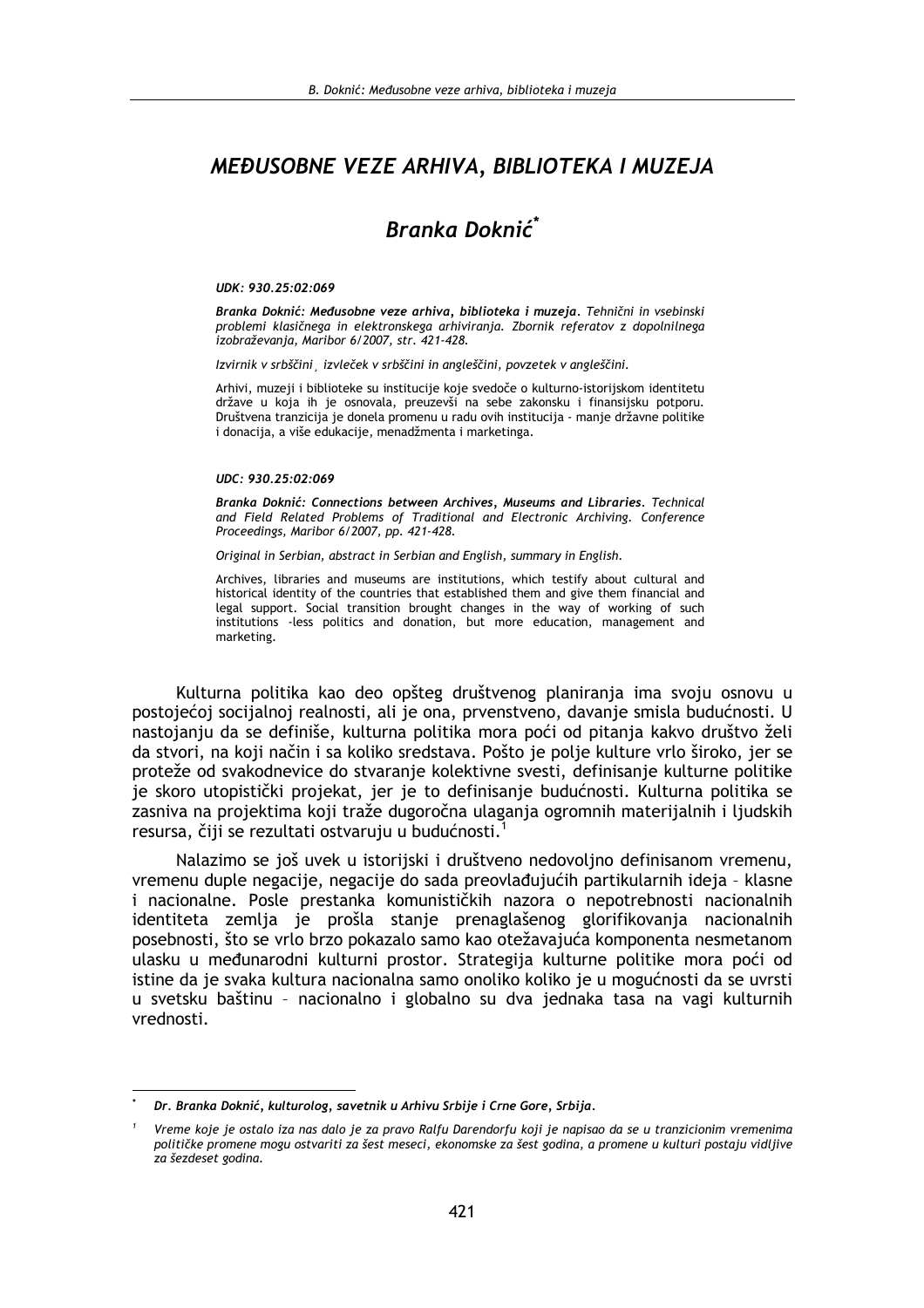Obzirom da se nalazimo u novim političkim uslovima, novom kulturnom politikom država će prvi put posle više decenija morati da pruži ruku kulturi, ne posmatrajući taj čin kao politički poen. Odnos političkog i kulturnog uvek je bio više nego uzročan, ali njhov novi zadatak ne sme biti tretiranje kulture kao ukrasa države. Zajednički cilj mora biti stvaranje novih kulturnih vrednosti, koje će biti - i u fizičkom i u socijalnom smislu dostupne svakom zainteresovanom stanovniku.

Uprkos negativnim iskustvima koja poseduju sva društva izašla iz komunizma, uloga države ostaje nezamenljiva u ostvarenju strategijskih ciljeva u kulturi. Dva osnovna pravca delovanja države u kulturnoj delatnosti su:

- donošenje flekibilne legislative za nesmetano delovanje kulturnih delatnosti na unutrašnjem i međunarodnom planu;
- odredjivanje načina finansiranja kulture kroz republički i opštinski budžet, osnivanjem fondova, osnivanjem javnih preduzeća i investiranjem dela poreza u kulturu.

Bavljenje zaštitim kulturne baštine je bavljenje kulturom u najužem smislu, bavljenje od izuzetnog nacionalnog značaja, ali je to i deo čije je bavljenje najdostupnije očima javnosti. Muzeji, arhivi i biblioteke su obeležja civilizacije, nijhovo postojanje nije samo svedočanstvo o prošlom. Njihov sadržaj, prvenstveno treba da postiče na razmišljanje, na novo stvaranje, one svojim postojanjem treba da razvijaju duhovne potencijale svojih građana, ove institucije su zaloga za budućnost. Nijedna vlada se, deklarativno nikada neće odreći primarnog značaja ovih institucija, ali se samo po konkretnim odlukama koje donose, prepoznaje briga o statusu kulturne baštine. Zato je odnos države prema kulturnoj baštini - samo vrh ledenog brega, on istinski pokazatelj brige države za sopstvenu kulturu.<sup>2</sup> Ostvarivanje državne kulturne strategije kojom bi se unapredila i zaštitila kulturna baština i omogućili uslovi za kulturnu animaciju, stoji prvenstveno pred ministarstvom kulture. lako je uloga ministarstva kulture u implementaciji novih vrednosti i demokratskih načela izuzetno značajna, ono svoju odgovornost može i treba da podeli sa još dva jednako važna činioca javnog sektora - sa celokupnom političkom vlašću, kao izabranim predstavnicima biračkog tela, ali i sa samim stvaraocima kulturnih dobara, kulturnim institucijama, medijima, esnafskim udruženjima, odnosno sa sa profesionalnom javnošću. Sve te mreže institucija treba da »predstavljaju, pre svega, širok sistem distribucije dobara«. Zadatak svakog ministarstva za kulturu je želja za stvaranjem uslova u kojima mogu da se ostvare dela najvišeg umetničkog dometa, njihovu dostupnost, kao i dostupnost celokupnog kulturnog nasleđa najvećem broju građana, odnosno da insistira

- procesu decentralizacije odlučivania i finansirania. na sa iasnim razgranicenjem institucija od nacionalnog značaja, a da se, istovremeno unapredjuje razvitak lokalne mreže kulturnih institucija i načine povezanja komplementarnih institucija na području cele države;
- da iznađe različite načina adekvatnog finansiranja kulture, u kome bi na zakonski način privatnom kapitalu omogućila mnogo veći prostor za ulaganje u

U sklopu započetog rada na detaljnoj strategiji u oblasti zaštite kulturnog nasleđa, sa zadovoljstvom moramo napomenuti velike pomake u rešavanju nezavidnog materijalnog statusa srpskih nacionalnih institucija kulture. Obezbeđene su zgrade za Istorijski muzej Srbije (za koji je obezbeđena oprema), Istorijski muzej grada Beograda, Muzej nauke i tehnike. Vrši se generalna rekonstrukcija Narodnog muzeja i Muzeja savremene umetnosti, obezbeđena je lokacija za izgradnju Muzeja primenjene umetnosti i depandansa Republičkog zavoda za zaštitu spomenika kulture.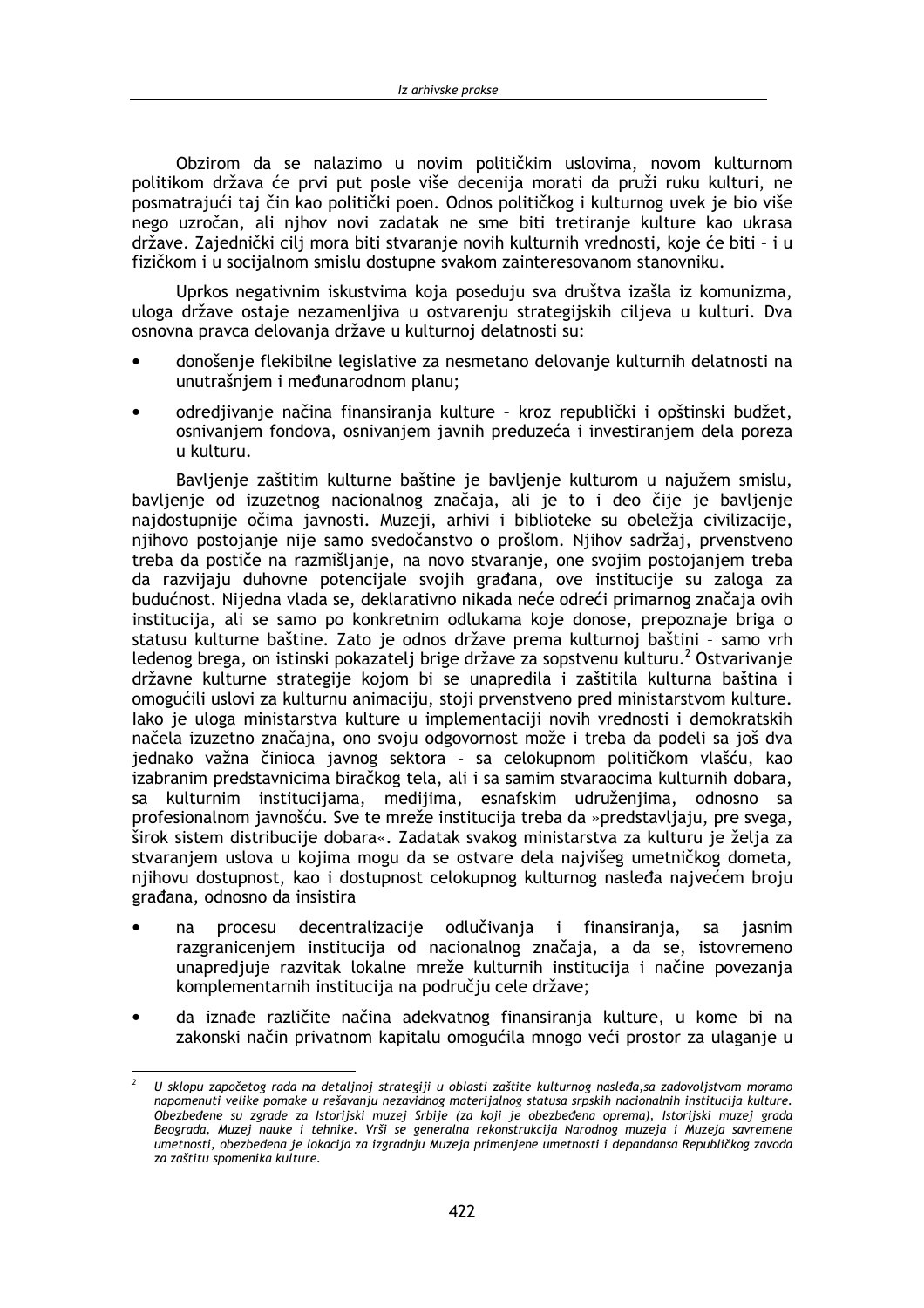sferu kulture - bilo kao donacija, bilo kao osnivanje privatnih i mešovitih fondova, kejz osnivanje raznih društava i udruženja - kako bi se približili i umetnički i komercijalni momanat.

Tumačenje istorije se neprekidno menja, zato se neprekidno moraju pregledavati činienični materijal koje u svojim depojma imaju muzeji, biblioteke, arhivi. Tokom prošlog veka u većini društava promenila se definicija po kojoj je neki materijal bio vredan da bude sačuvan. Dok je na početku veka u kulturološkim krugovima bila na snazi definicija po kojoj se čuvala samo baština koja je pripadala velikim i istaknutim ličnostima ( dvorovi, dokumenta, ordenje, nameštaj, odeća, nakit), već sredinom veka se shvatilo da predmeti iz svakodnevnog života običnog građanina su u istoj meri fascinantni i zanimljivi za publiku (kilometarski arhivski depoi, muzeji na temu seoskog života, muzeji fotografija, etno muzeji).

Moderna kulturna politika se bazira na demokratizaciji kullture i kulturnoj demokratiji. Demokratzacije kulture, ali prvenstveno, kulturna demokratija, ostvarivaće se u tehnokratskom, menadžerskom pristupu kulturi, koji će biti baziran na poštovanju nacionalnih interesa i pospešivanju umetničkog stvaralaštva. Demokratizacijom kulture, kultura se oslobađa svakog partikularnog političkog predznaka, bio on klasni ili nacionalni, i biva vođena humanističkom vizijom slobode i kreativnosti, i kao takva, vrhunska, bude pristupačna što većem broju konzumenata. Kulturna demokratija je širok proces u kome učestvuju mnogi državni resursi, a koji će morati da kulturu, regionalnu, masovnu, kulturu pojedinih socijalnih grupa i slojeva, učini dostupnom svim zinteresovanim građanima. Neprekidne društvene promene na globalnom planu teraju institucije koje se bave kulturnom baštinom na modifikacije svog poslovanja. Ne bore sa preživljavanjem samo institucije u postsocijalističkim zemljama, već su na to prisiljene institucije kulture u mnogo razvijenijim zemljama. Agresivni američki menadžment i marketing primorao je najveće evropske muzeje i biblioteke, ali i arhive na promenu svog ponašanja. Francuski kulturolozi su, ne negirajući potrebu postojanja specijalista (bibliotekara, muzeologa, arhivista) insistirali na važnosti njihovog zajedničkog delovanja, jer se tako najbolje doprinosi kulturnom razvoju i sprovođenju kulturne politike na svim nivoima $3$ 

Projektni menadžment, formiranim sa ovim načelima, treba da doprinese razvijanju kulturne industrije, povecanju zaposlenosti u kulturi, formiranju novih kulturnih potreba, kao i stvaranju profita. Stvaranje profita mora postati obaveza skoro svih kulturnih ustanova, bez lažne dileme - komercijalno ili elitno. Da bi opstala - kultura mora da se reprodukuje i stvaralački i profitno. Menadžment i marketing ne treba shvatiti kao način "za pravljenje novca", već kao aktivnost koja doprinosi razvoju kulture i kulturnih potreba i navika stanovništva, aktivnost koja doprinosi sveopštoj edukaciji. Kreiranje nove poslovne politike institucija kulture se zasniva na tri postulata: "

VIZIJA, iskaz vrednosti, aspiracija, vrednovanje: Videti i osećati budućnost".

MISIJA, definisanje ustanove i njenog osnovnog smisla veoma se tko menja. Misija predstavlja polaznu osnovu za iskazivanje ciljeva i zadataka.

Na ovom principu osnovan je Nacionalni centar za umetnost i kulturu Bobur, koji je obuhvatao: Muzej savremene umetnosti, Biblioteku, Filmski arhiv, Dizajn centar, Muzički centar, itd., nastojeći tako da elitnoj kulturi obezbedi najširu publiku.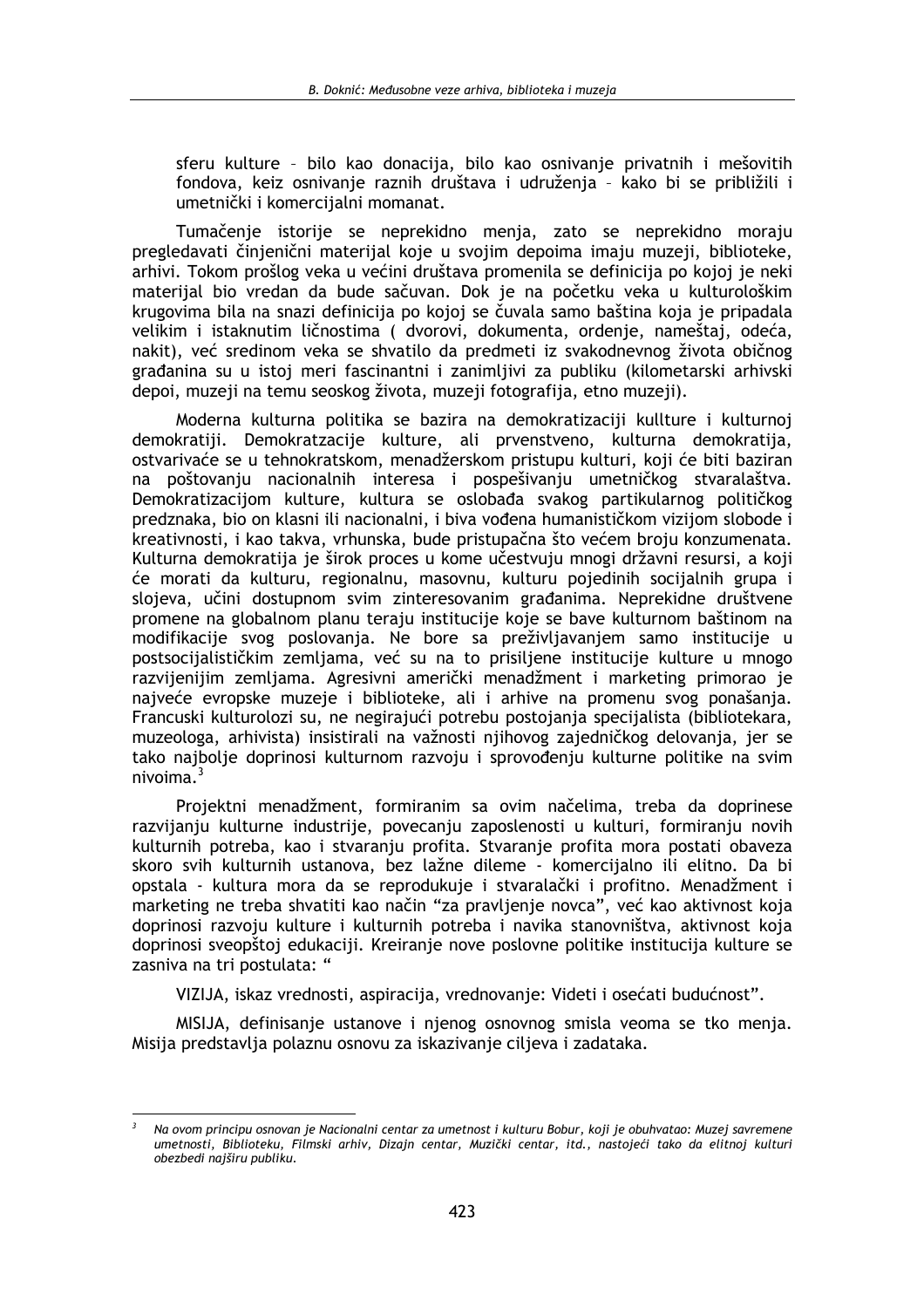CILJEVI, iskazi krajnieg rezultata, tačke koje želimo da dostignemo. Ciljevi daju okvir unutar koga se donose odluke o poslovanju. Ciljevi se uvek iskazuju za određeni period i predstavliaju polaznu osnovu za merenie i evaluaciju postignuća."

Novom stilu rada, sem vlade koja osmišliava nacionalnu kulturnu politiku i institucija kulture koji treba da se brinu o njenom ostvarenju, mnogo veći doprinos, nego što je trenutno slučaj, treba da daju zaposleni u institucijama kulture. Zaposleni (podrazumeva se menažment institucije, odnosno oni koji su u mogućnosti da donose odluke) u arhivima, muzejima i bibliotekama, prevashodno u onim od nacionalnog značaja, moraju prvo da ispoštuju internu evaluaciju (ex ante i ex post), koja bi doprinela:

- eliminisanju programa koji ne postiže predviđene ciljeve ili to čine uz troškove koji su neprihvatljivi;
- pobiljšavanju programa u toku njihovog ostvarivanja;
- poboljšavanju budućih odluka koje se tiču određenog programa, ali i drugih, budućih programa;
- poboljšanju opšte sposobnoti odlučivanja i upravljanja kulturnim institucijama.

Kulturne koperacije (panevropska, intersektorska, networking, civilno transnacionalno društvo), kao podrazumevajući način delovanja u savremenoj kulturnoj delatnosti, otvaraju nove mogućnosti zajedničkog delovanja preko novoformiranih strukovnih udruženja. Ranije formirana esnafska udruženja imala su, sem stručnog i jak politički predznak (insistiranje ili na klasnom ili na nacionalnom), koji je bio omogućen potpunom ekonomskom zavisnošću od državne donacije. Savremeno udruživanje se formira na vrednostima nauke, struke, menadžmenta i marketinga - stvarajući jedinstvenu mrežu od lokalnog do međudržavnog nivoa.<sup>4</sup> Tako koncipirana udruženja arhivista, muzealaca i bibliotekara mogu i treba da vrše pritisak na kreatore nacionalne kulturne politike, usmeravajući je na adekvatniju zaštitu i prezentaciju kulturne baštine. To se prvenstveno odnosi na prepoznavanje validnih zakonskih regulativa, koji jesu u kompetenciji države, ali ne bi smeli da se izglasavaju bez podrške struke. Drugi važan segment korespodencije sa državom je iznalaženje adekvatnih finansijskih donacija. Iako je kod većine tranzicijskih društava opravdan strah od državnog uplitanja, još zadugo institucije kulture neće moći da izbegnu situaciju u kojoj je država najznačajniji finansijer, ali redefinisaniem vladinog prioriteta na školstvo i zaštitu prirodne baštine, ta suma novca se pokazala više nego nedovolina. Zato, radi nesmetanog rada na kulturnim projektima moraju se formirati i privatni novčani fondovi, sponzorstva, mecenatstva, U pribavljanju sredstava najznačajniju ulogu mora da ima menadžerski tim.<sup>5</sup>

Ova vrsta poslova zahteva timove dobro edukovanih kulturnih poslenika, koji u okviru svojih institucija moraju da:

osmisle kratkoročne i dugoročne planove i programe rada, koji će sa sredstvima koje institucije imaju na raspolaganju, ostvariti najbolje poslovne rezultate;

lako oslobođeni državno-političkog pritiska, zaposleni u institucijama kulture teško se oslobađaju starog načina rada, koji je podrazumevo minimum stručnosti, a maksimum državnih donacija. To posebno dolazi do izražaja u arhivskoj struci, u kojoj se, na nažalost, većina zaposlenih zalaže da arhivske institucije zadrže status upravne organizacie, jer sebe ne prepoznaju u delatnostima kulture.

Instiucija fundraising-a (skup veštna i tehnika u procesu pribavljanja sredstava iz spoljnih izvora za finansiranje aktivnosti u oblasti nauke i kulture), još uvek nije postala deo svakodnevnog posla kulturnih institucija.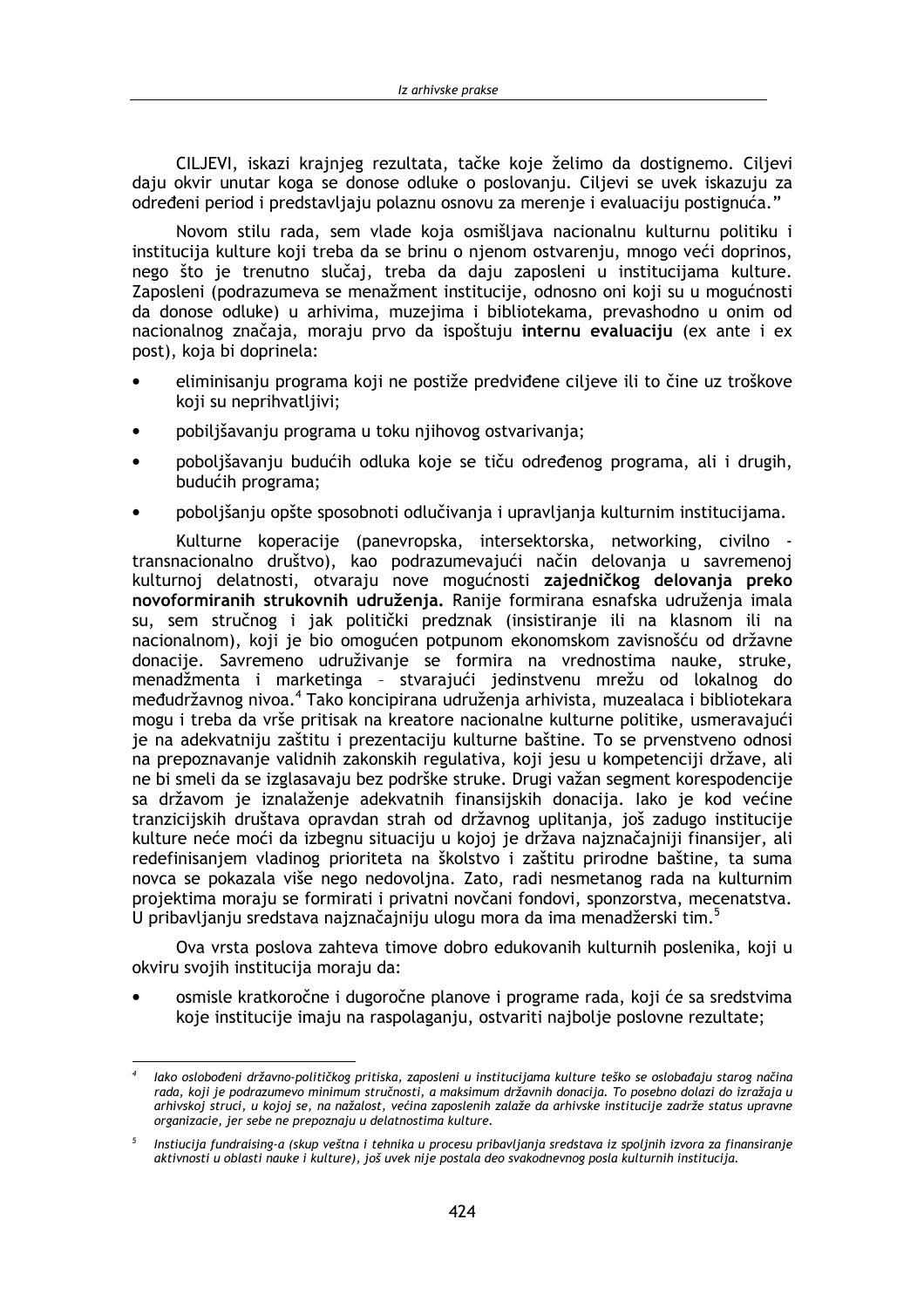- stvoriti uslove za zapošliavanie stručniaka-specijalista  $\bullet$
- omogućiti permanentnu edukaciju već zaposlenih;
- poboljšati materijalnu osposobljenost institucije (zgrade, smeštajni i galerijski prostor, konzervacija i restauracija, savremena elektronska baza podataka);
- osnovati društva sa srodnim ili zainteresovanim institucijama u cilju bolje prezentacije kulturne baštine (mediji, škole, konfesije, turističke organizacije);
- veliku pažnju posvetiti periodičnom štampanju strukovnog časopisa, ali omogučiti i štampanje publikacije, koja bi u određenim socijalnim prilikama bila reprezent zajedničkih zahteva.

Saradnia arhiva, biblioteka i muzeja, sem gore pobrojanih koji prvenstveno doprinose pobolišanju kvaliteta objektivnih uslova, prepoznaje se i na drugom obliku saradnje. Saradnja koju čini je inicijativa na ostvarenju zajedničkih projekata, prilagođena je konzumentu kulturne potrošnje. Dok je država bila jedini finansijer kulturnih projekata i centralni promoter kulturnih vrednosti - sve tri vrste kulturnih institucija su se trudile da striktno podele kulturno blago koje su čuvale, jer je od kvantiteta materijala zavisila materijalna donacija. Nove društvene okolnosti i okretanje ka konzumentu kulturne potrošnje, dovele su do potrebe okupliania, saradnje i organizovanja zajedničkih projekata, koji kao takvi treba da budu oblici difuzije kulture. Kulturni projekti, bez obzira na konkretnu sadržinu su:»

- Svi su orijentisani ka ostvarenju određenog cilja.
- Projekat je sistem podrazumeva preduzimanje međusobno povezanih akcija.
- Imaju precizno trajanje određen početak i kraj.
- Svaki projekat je u određenom stepenu jedinstven i poseban.
- Svaki projekat podrazumeva podjednako proces i rezultat a često je proces po sebi cili i rezultat.
- Projekat podrazumeva podjednaki značaj efektivnog marketinga (centralni kad su u pitanju ustanove kulture) i efikasnog menadžmenta.»

Internet, kompiuterska baza podataka, kablovska i satelitska televizija, zajedno sa štampanim medijima daju nemerljivu podršku ovakvim projektima. Kulturni projekti mogu biti samostalni, odnosno projekti koje organizuje institucija sa sopstvenim kulturnim fundusom i kompleksni, koje organizuju zajednički tim stručniaka sa istovremenom prezentacijom arhivskih dokumenata, muzejskih predmeta i bibliografije. Difuziji kulture doprineće i sledeći zajednički projekti: izložbe, tribine, predavanja, umetničke večeri, manifetacije, kulturna animacija, tečajevi, radionionice.

Najčešći oblik zajedničke prezentacije su izložbe. Izložbe se, kao oblik difuzije kulture odnosi na širok dijapazon umetničkog stvaralaštva, ali naše interesovanje je usmereno na:

- kulturološko-dokumentarne (istorijske, etnološke, arheološke, paraumetničke, monografske, kulturološke),
- političke (političko-istorijske)
- propagandno-animacione (sajmovi)
- prodajne izložbe.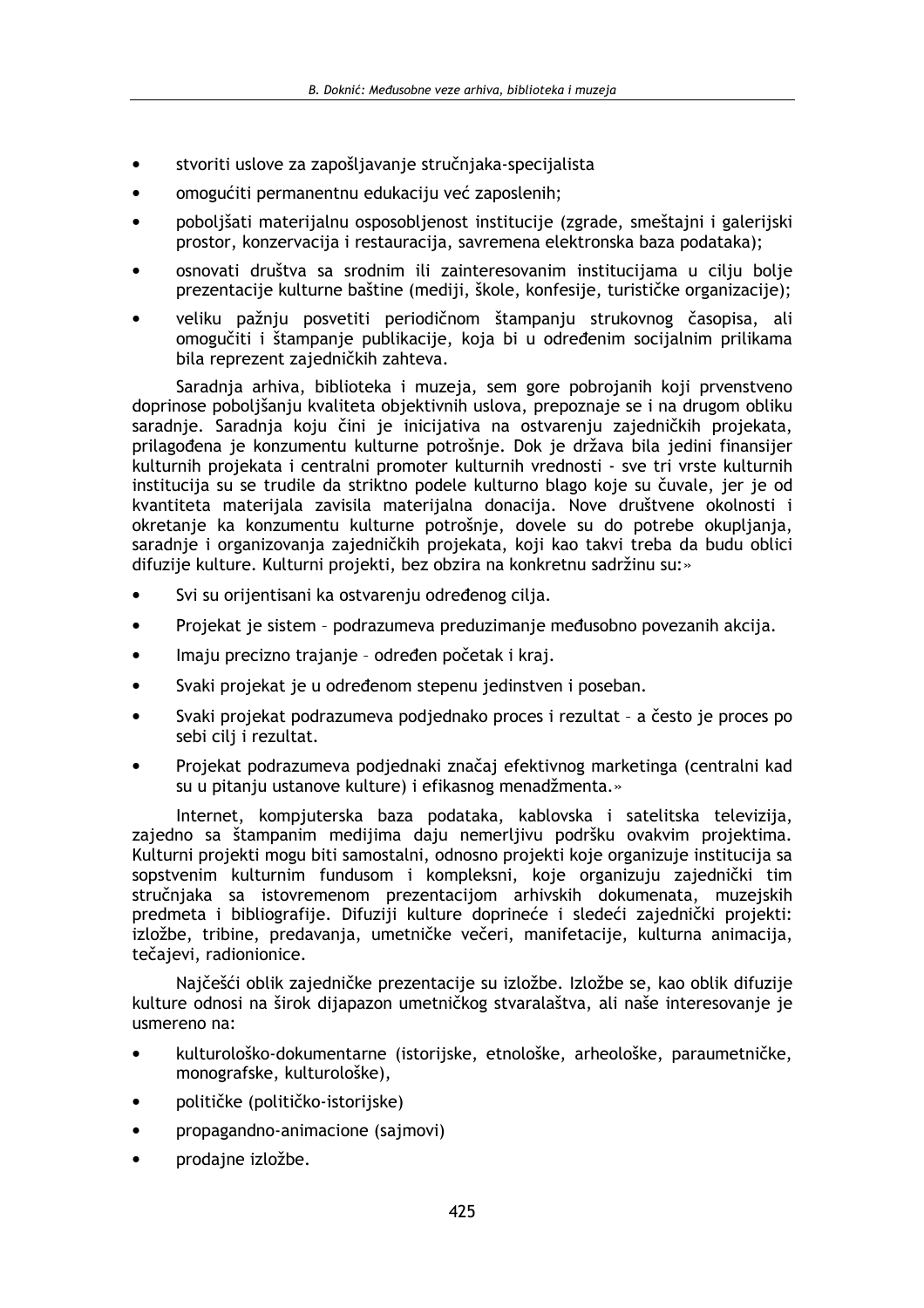Tribine, odnosno predavania sa temomama namenienim stručnoj javnosti, ali i širokom auditorijumu, takođe doprinose širenju kulture. Na tribinama pretežno učestvuje više sagovornika, koji u direktnom razgovoru sa publikom doprinose edukaciji svih prisutnih, ali i prihvatanju ili odbacvanju pojedine kulturne ideje. Sličnu funkciju imaju i predavanja. Kulturno-umetničke manifestacije kao još jedan oblik difuzije kulture, najčešće se organizuju povodom jubileja (istorijskih, političkoistorijskih, kulturno-umetničkih, turističko-zanatskih, sportskih, lokalnih, ličnih). Kulturna animacija podstiče i omogućava prihvatanje i razumevanje kulturnih vrednosti svog i prošlog vremena, svoje i ostalih kultura, projektima kulturne animacije učesnik ili posetilac na «lakši» način dolazi do kritičkog saznanja o društvenom životu svoje ali i drugih zajednica. Zato su kulturne animacije, odnosno lanac animacija (preanimacija, edukativna animacija, stvaralačka animacija i svečarska animacija), postale nezaobilazni oblici difuzije kulture, to su projekti i akcije koji animiraju najveći broj populacije, koja se, možda, po prvi put suočava sa sopstvenim umetničkim i stvaralačkim sposobnostima. Po trajanju animacije mogu biti kratkoročne (jedan projekat u jednoj sredini), i dugoročne, koje traju najmanje po godinu dana, imaju strateški cilj, a finansira ih vlada. U okviru projekta animacije nezaobilazne su edukativne radionice. Sajmovi su, takođe, deo propagandnoanimacionih projekata. Nijhova organizovanost i redovnost održavanja utiče na povećanje učesnika i posetilaca. Mogu da imaju i prodajni karakter. Osim na sajmovima, prodavnice u kojima bi se prodavale kopije predmeta iz muzeja, arhiva i biblioteka, ali i sopstvene izdanja i monografije mogu da se organizuju kao stalna aktivnost.<sup>6</sup> Dobrom organizacijom i adekvatnom valorizacijom kulturne baštine prodavali bi se predmeti za čiju bi realizaciju bili neophodni poznavaoci starih zanata, ali i oni koji raspolažu znanjem iz najsavremenijih tehnologija štampe i izdavaštva.

Kao primer svrsishodne saradnje u cilju objedinjene zaštite kulturne baštine ističemo osnivanie Centralnog instituta za konzervaciju u Beogradu, čiji je osnivač Ministarstvo kulture Srbije, a zbog regionalnog (balkanskog) značaja finansijski podržan od Italijanske kooperacije u Beogradu. Da bi se na adekvatan način valorizovali istorijski, umetnički, arheološki, arhitektonski, kulturni, i svi ostali aspekti kulturnog nasleđa, kao strateški ciljevi određeni su.

- objedinjavanje u čvrst i efikasan sistem zaštite svih kategorija materijalne i nematerijalne baštine kroz formiranje jedinstvene nacionalne institucije konzervacije kulturnog i prirodnog nasleđa sa regioalnim odeljenjima;
- organizovanje integralnog sistema zaštite koji interdisciplinarno obuhvata sve sadržaje baštine: arhitektonsko i spomeničko nasleđe, prirodno okruženje, arheološke lokalitete, muzejske predmete, arhivski i bibliotečki materijal, kinotečku građu i nematerijalnu baštinu;
- objedinjavanje i povezivanje svih službi zaštite kulturne baštine kako bi se na jednom mestu okupilo sticanie i usavršavanie znania i iskustva, istraživački rad, preventivna briga i zaštita, konzervatorski tretmani, dokumentacija o zaštiti, prezentovanje vrednosti i značaja baštine širokoj javnosti, finansijski izvori, specijalizovana oprema i stručnjaci;

Britanski muzej ima svoju prodavnicu na Hitrou, a Metropolitem muzej ima svoju prodavnicu u Rokfeler centru. I jedna i druga prodavnica predstavljaju nezaobilazno mesto za mnogobrojne kupce.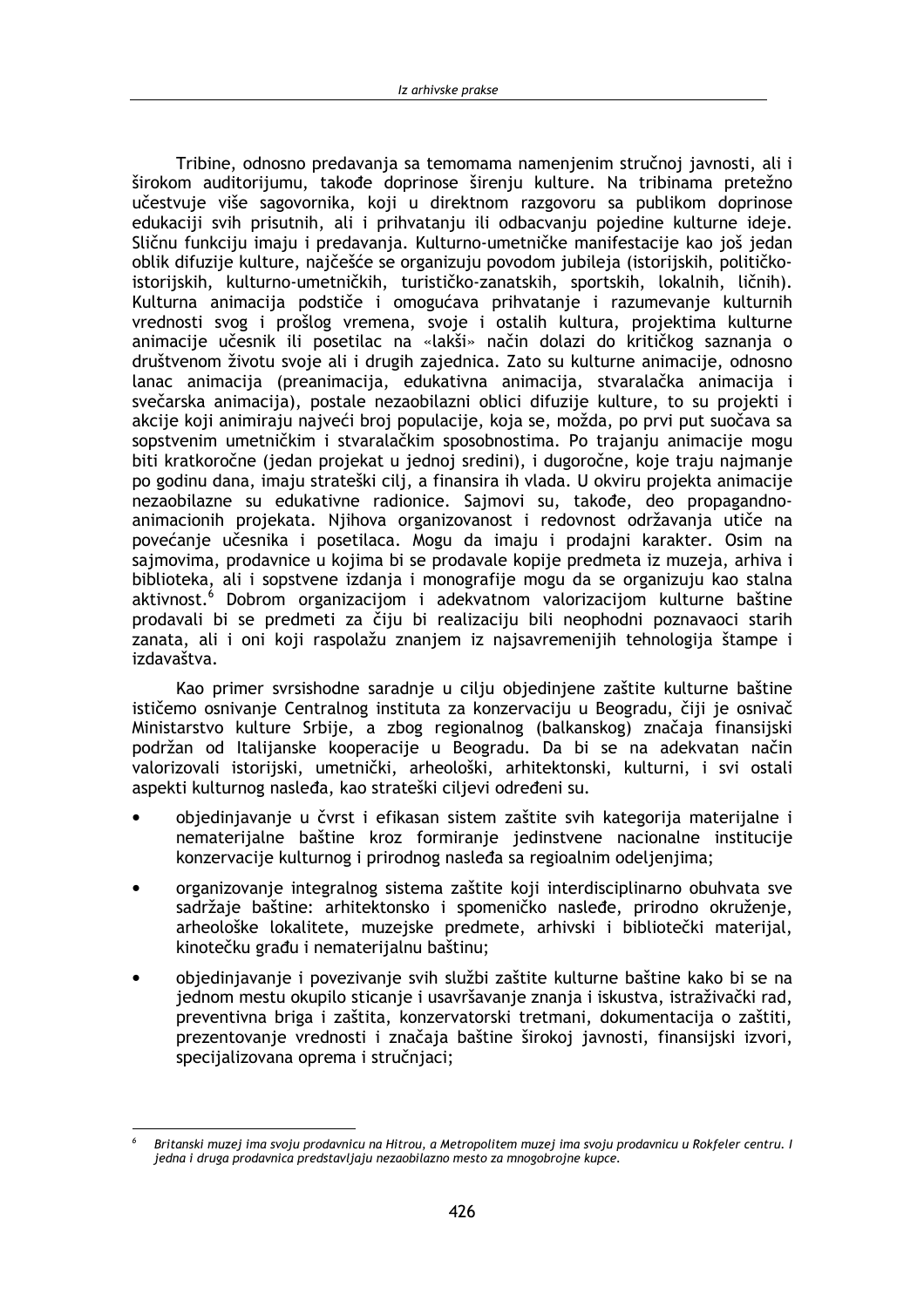kreiranie i sprovođenie jasno osmišlienie strategije zaštite, sistematsko dugoročno planiranje aktivnosti u delatnosti zaštite kulturnih dobara, umaniivanie i elimnisanie rizika po vrednost i očuvanie baštine, unapređivanie sistema odlučivanja u delatnosti povećanjem nivoa profesionalnosti zaposlenih kadrova, izrazitiji i kvalitetniji uticaj profesionalaca u društvenoj zajednici kroz formiranje i delovanje snažnog centra zaštite.

Ostvarivanje ovako visoko zamišljenih ciljeva moći će da se ostvari kroz sledeće aktivnosti koje će, preko organizacionih jedinica, biti zastupljene u Centru:

- odgovarajuće obrazovanje, povezano sa univerzitetima  $\bullet$
- istraživački rad  $\bullet$
- preventivna zaštita i briga
- saniranje i obnova konzervatorske intervencije
- dokumentacija
- prezentacija, marketing.

Kao prioritet istaknuto je - obrazovanje, koje će se odvijati kroz obuku i usavršavanje postojećih kadrova, obuku novih kadrova i obuku edukatora za obrazovanje u oblasti edukacije.

Ovom projektu želimo dobar vetar u leđa. Osnivanje ovog instituta, zajedno sa projektima obnove nacionalnih institucija kulture, čini jezgro suštinskih promena koju država Srbija, prvi put posle pet decenija, čini prema svojoj kulturi.

### **LITERATURA**

- Valter Graskamp, Umetnost i novac, Beograd, 2003.
- Milena Dragićević Šešić, Branimir Stojković, Kultura, Beograd, 1999. (svi navodi su iz navedene knjige).
- Andrew Mclloy, Ulaganje u budućnost, Beograd, 2001.
- Milena Dragićević Šešić, Sanjin Dragojević, Menadžment umetnosti u turbulentnim vremenima, Beograd, 2002.
- Piter Broffi, Biblioteka u dvadeset prvom veku, Beograd, 2005.
- Klod Molar, Kulturni inženjering, Beograd, 2000.
- Simon Mundy, Kulturna politika, Beograd, 2000.
- Izveštaj o osnivanju CIK (interno).

### **SUMMARY**

### **CONNECTIONS BETWEEN ARCHIVES, MUSEUMS AND LIBRARIES**

Cultural institutions represent the ID of every country. The existence of a country during its history, the quality of such existence, the consciousness of such continuation remains written in the culture as an endless system of material and spiritual values. Because of that, every country, through its own cultural policy, as a part of general State policy, is trying to improve its cultural development by creating